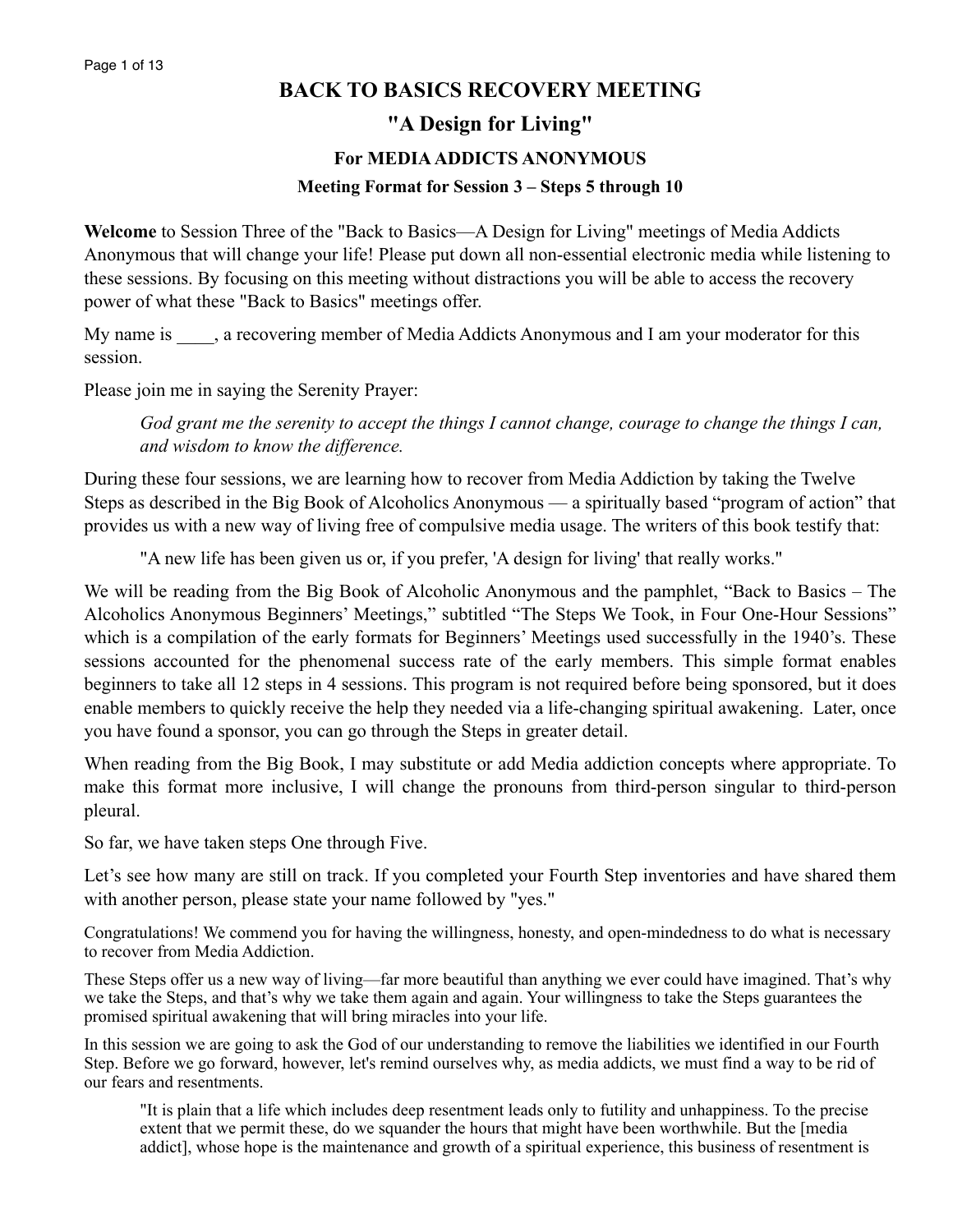Page 2 of 13

infinitely grave. We have found that it is fatal. For when harboring such feeling we shut ourselves off from the sunlight of the Spirit. The insanity of [compulsively using media] returns and we [binge] again...If we were to live, we had to be free of anger…[these liabilities] may be the dubious luxury of normal [people], but for the [media addict] these things are poison."

We understand from this passage that in order to stay sober with media we must find a way to remove the personal liabilities we discovered about ourselves in our Fourth Step inventory and replace them with those assets we want to consciously cultivate on a daily basis. The Big Book authors give us a quick and practical way of doing this:

"We Turned back to the list…We were prepared to look at it from an entirely different angle. We began to see that…the people who wronged us were perhaps spiritually sick. Though we did not like their symptoms and the way these disturbed us, they, like ourselves, were sick too. We asked [our Higher Power] to help us show them the same tolerance, pity, and patience that we would cheerfully grant a sick friend. When a person offended we said: 'This is a sick [individual]. How can I be helpful to [them]? God save me from being angry. They will be done.' "

When we confessed our resentments and fear to another person, i.e., **Step 5 -- Admitted to God, to ourselves, and to another human being the exact nature of our wrongs,** God revealed to us, through the help of another person, the shortcomings that have been blocking us from the "sunlight of the Spirit." The "Big Book" authors announce that, once we admit our shortcomings, our lives begin to change. We start to experience a "transformation of thought and attitude."

"…Once we have taken this step, withholding nothing, we are delighted. We can look the world in the eye. We can be alone at perfect peace and ease. Our fears fall from us. We begin to feel the nearness of our Creator. We may have had certain spiritual beliefs, but now we begin to have a **spiritual experience**. The feeling that the [media] problem has disappeared will often come strongly. We feel we are on the Broad Highway, walking hand in hand with the Spirit of the Universe."

Let us remember that every time we share our Fourth Step inventory with someone else, we begin to release the guilt, shame, and fear holding us back from manifesting the life purpose our Higher Power would have for us. We discover that we are not alone as we identify with others and find freedom. Through **SHARING** the authors tell us we are in the process of having a spiritual experience and as a result, our need to compulsive use media is being removed.

After giving away our Fourth Step to another person, the Big Book authors ask us to pause and reflect. This is something we should not overlook if we are to be ready to continue with the rest of the steps:

"Returning home we find a place where we can be quiet for an hour, carefully reviewing what we have done. We thank [our Higher Power] from the bottom of our heart… Taking [the Big Book] down from our shelf we turn to the page which contains the twelve steps. Carefully reading the first five proposals we ask if we have omitted anything…Is our work solid so far?"

We are going to take a moment to review the steps and ask ourselves if we have taken them sincerely or if there is something we may have omitted:

- 1. We admitted we were powerless over Media— that our lives had become unmanageable.
- 2. Came to believe that a Power greater than our selves could restore us to sanity.
- 3. Made a decision to turn our will and our lives over to the care of God as we understood God.
- 4. Made a searching and fearless moral inventory of ourselves.
- 5. Admitted to God, to ourselves, and to another human being the exact nature of our wrongs.

We will now pause for one minute to meditate on our progress so far. [Time for 1 minute]

Congratulations on taking the first five steps.We are entering the phase of the program where more actions are required. These actions produce results. Many of these results are in the form of promises which, as our lives change, become an integral part of our spiritual being.

We will now proceed to the Sixth Step:

## **Step 6 -- Were entirely ready to have God remove all these defects of character.**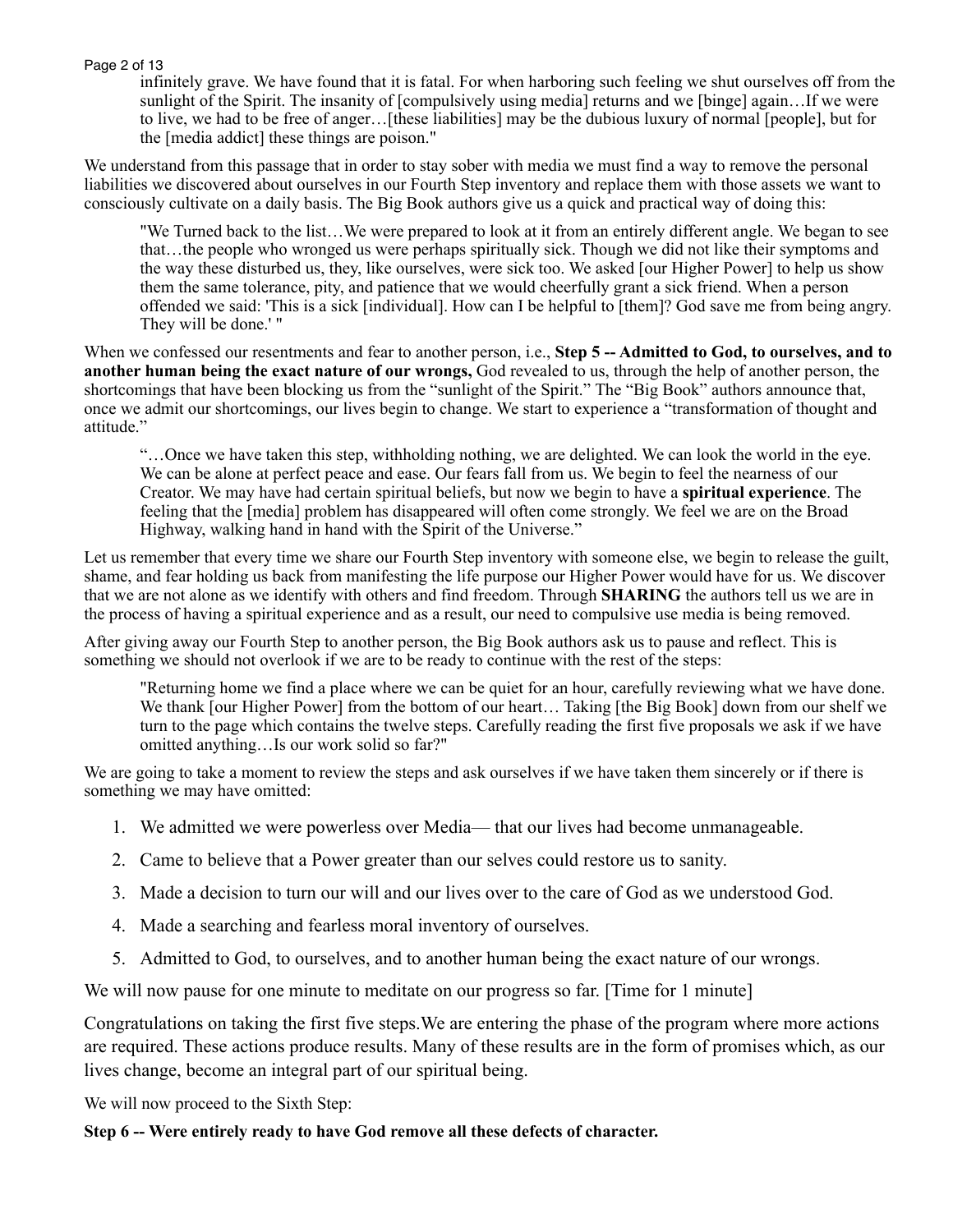Page 3 of 13

In this Step, the "Big Book" authors have us answer a simple question.

"…Are we now ready to let God remove from us all the things which we have admitted are objectionable? Can [your Higher Power] now take them all—every one?"

At first glance, Step Six seems like a piece of cake. Of course we want all our defects of character removed, we are tired of our suffering. However, we must pause and look at the word "entirely". This word means, completely, 100%, totally, absolutely. It's important to pause and see if you are entirely ready to have your liabilities removed. We don't want to proceed if we are merely giving lip service to this step. Let's take another look at our list of liabilities.

- Resentment (the consequence of being angry or bitter toward someone for an extended period of time)
- Fear (the fear of losing something you have or not getting what you want)
- Selfishness/Self-centeredness (the concern only for ourselves and our own welfare or pleasure without regard for others)
- Dishonesty (involves theft or deceptions, cheating, lying or withholding the truth)
- False Pride (feelings of being better than [grandiosity, superiority, know it all] or less than [shame, unworthiness, low self-esteem)
- Mistrust (jealousy that has to do with suspicion, and distrusting other's motives and doubting the faithfulness of a friend)
- Envy (the desire to have a quality, possession, or other desirable attribute belonging to someone else)
- Procrastination (a kind of laziness to work or avoidance to follow through with right actions)

Observe how these defects of character have affected your life and the lives of others. Take a moment to reflect. Are there still defects you want to hold onto?

We stated earlier that we are not saints, rather we are people who are willing to live life on a spiritual basis. Therefore we seek spiritual progress not spiritual perfection. If you cannot say that you are entirely ready to have God remove a defect of character, the Big Book authors ask if you would be open to asking God to help you be willing: "If we still cling to something we will not let go, we ask God to help us be willing."

Sometimes giving up a resentment feels impossible. We have built our life story and our whole identity on a wrong we feel has been committed against us. This is where we must ask for willingness and more willingness and of course, use our Higher Power to guide us and give us the clarity and action to find forgiveness. One early AA member tells of how she became willing to release her resentments:

"…Self-pity and resentment were my constant companions and my inventory began to look like a thirty-three year diary, for I seemed to have a resentment against everybody I had ever known. All but one "responded to the treatment" suggested in the Steps immediately, but this one posed a problem."

"It was against my mother and it was twenty-five years old. I had fed it, fanned it, and nurtured it as one might a delicate child, and it had become as much a part of me as breathing. It had provided me with excuses for my lack of education, my marital failures, personal failures, inadequacy, and of course, my [media addiction]….I was reluctant to let it go."

"…In my prayers [one] morning I asked God to point out to me some way to be free of this resentment."

God answered her prayers by an article she read in a magazine that day. A prominent clergyman wrote that if you wanted to be free of a resentment, pray for the person you resent.

"Ask for their health, their prosperity, their happiness, and you will be free. Even when you don't really want it for them…Do it everyday for two weeks and…you will realize that where you used to feel bitterness and resentment and hatred, you now feel compassionate understanding and love."

"It worked for me then, and it has worked for me many times since, and it will work for me every time I am willing to work it."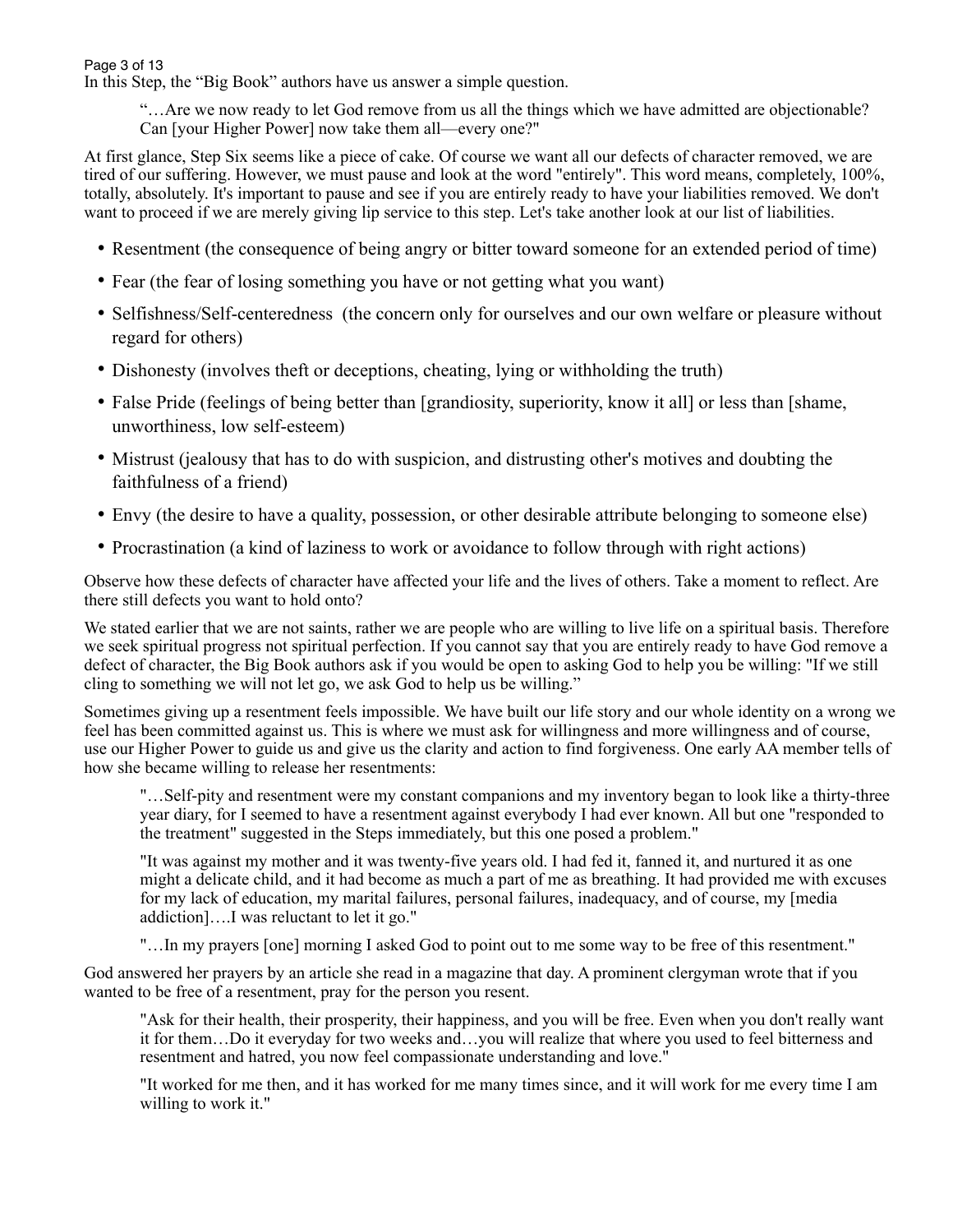## Page 4 of 13

What we learn from this passage is that, if we want our character liabilities to be removed we need to meet God part way. We need to take action through prayer and include our Higher Power in this process. This is important throughout every step we take, we don't do it alone. We take the step with our sponsor and/or action partner(s) and we take the step with our Higher Power.

So, according to the "Big Book" authors, it is decision time once again.

During the Fifth Step, we identified our liabilities using the assets and liabilities checklist that we discussed last session. In the Sixth Step, we are thoroughly preparing ourselves to turn these shortcomings over to the God of our understanding.

We need to approach this step with honesty and sincerity, otherwise we will just be going through the motions. If we are still holding on to some of our shortcomings, we need to pray for the willingness to let them go. In order to do this we will pause to meditate and pray, to ask God for the willingness to remove the liabilities we still want to hold onto. I will come back after 1 minutes of silence. (Time for 1 minute)

Now, it is time to answer the Sixth Step question:

**"Are you now ready to let God remove from you all the things which you have admitted are objectionable?"** If so, please state your name, followed by "Yes."

Thank you.

According to the "Big Book" authors, if you who answered "yes" to this question you have completed the Sixth Step and are ready to proceed to Step Seven.

## **Step 7 -- Humbly asked God to remove our shortcomings.**

This step is straightforward. It consists of a prayer in which we ask God to remove our liabilities and strengthen our assets so we can be of maximum service to all.

This prayer is found in the second paragraph on page 76,

"…My Creator, I am now willing that you should have all of me, good and bad. I pray that you now remove from me every single defect of character which stands in the way of my usefulness to you and my fellows. Grant me strength, as I go out from here, to do your bidding. Amen."

This prayer is so important that we should take a moment to unpack its meaning.

It begins with "My Creator," this is a recognition that, no matter what we believe about ourselves, each of us emanate from a divine source and this means that we have the qualities of this divine creative source within us.

"I am now willing that you should have all of me, good and bad"—The next part of this prayer is our willingness to be loved by our Higher Power completely, to be vulnerable and authentic by saying that God can now have all of us, just as we would give ourselves wholly to a trusted friend or partner—warts and all. We recognize in this prayer that we have within us assets as well as liabilities.

"I pray that you now remove from me every single defect of character…"— We then pray to have every single "defect of character" removed. Character has to do with our personality, temperament, mentality, habits, etc. "Defect" means, imperfection, weakness, limitation, shortcoming, etc.

Now here is something interesting about the rest of this sentence, "…remove from me every single defect of character **which stands in the way of my usefulness to you and my fellows**…" We ask for all defects of character be removed which stand in the way of our usefulness to God and to our fellows. What the Big Book authors are reminding us is that our defects of character are not removed for self-centered reasons— just to make us look or feel better. They are removed because this is how we can best serve God and our fellows.

"Grant me strength as I go out from here," —The last part of this prayer is to ask for strength going forward. We let go of yesterday and ask for the strength to go out from where we stand right now. "…to do your bidding." —This is followed with the desire to follow God's guidance, Earlier, when we took the Third Step, we decided to have a new director in our movie of life. In allowing our Higher Power this role, we ask for continual guidance to do our Higher Power's will.

If you are ready to take the Seventh Step, please read the prayer along with me. [*Read the prayer a second time*.]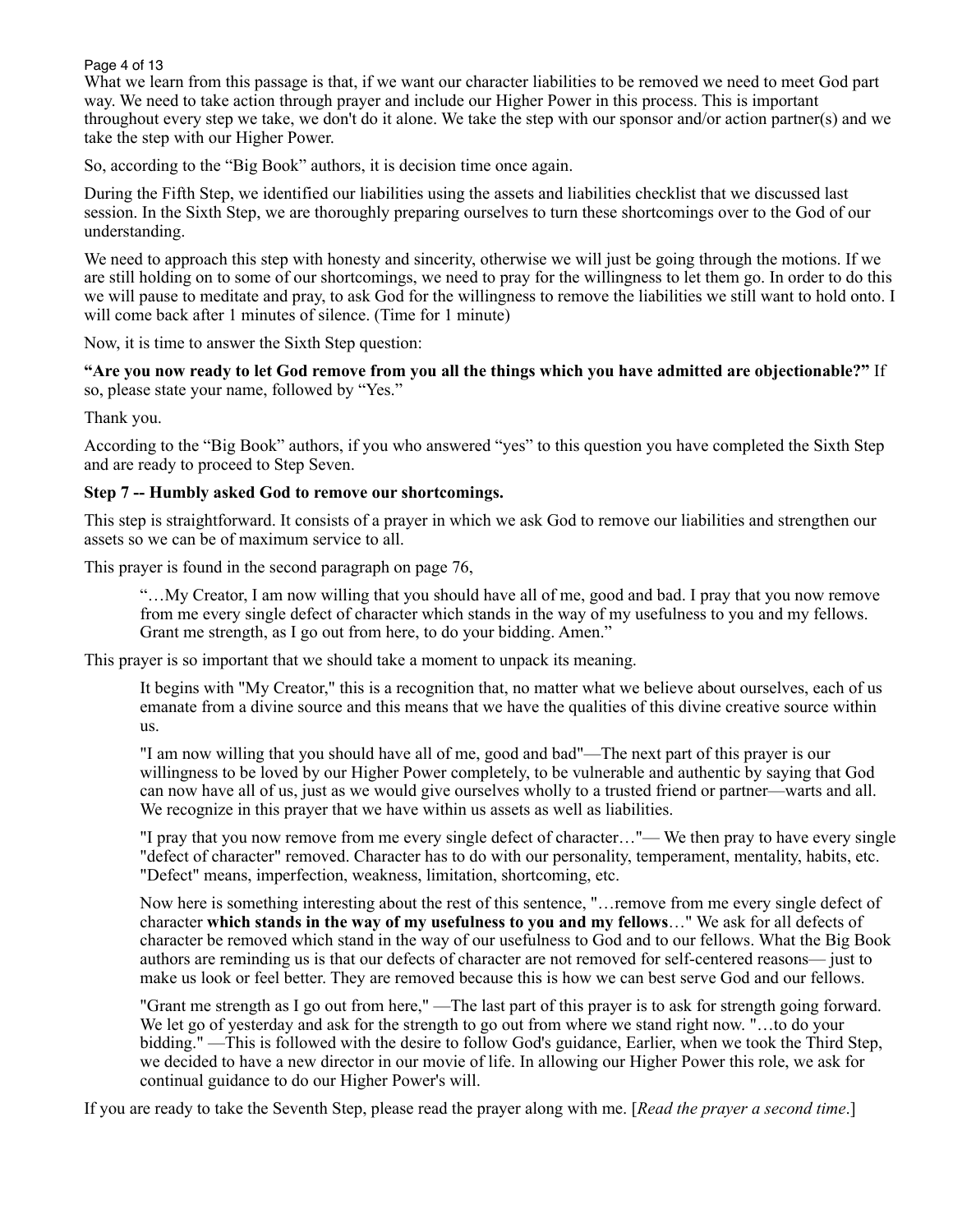### Page 5 of 13

"…My Creator, I am now willing that you should have all of me, good and bad. I pray that you now remove from me every single defect of character which stands in the way of my usefulness to you and my fellows. Grant me strength, as I go out from here, to do your bidding. Amen."

Congratulations, according to the "Big Book" authors, you have taken Step Seven!

## END OF PART 1

## PART 2

Now, it is time to clear away the wreckage of our past. We do this by making amends or restitution. Please have your fourth step inventory in front of you as well as a piece of paper and writing instrument.

## **Step 8 -- Made a list of all persons we had harmed, and became willing to make amends to them all.**

The "Big Book" authors state, "made a list." Do we need to make this list? Actually, no! We compiled our list as part of our Fourth Step.

"Now we need more action, without which we find that 'Faith without works is dead.' Let's look at *Steps Eight and Nine*. We have a list of all persons we have harmed and to whom we are willing to make amends. We made it when we took inventory."

That's why we hold onto our Fourth Step inventory. It contains our Eighth Step amends list. Referring to our assets and liabilities checklist, go through and find the places that you were at fault and where you need to make an amends. We will allow one minute for you to go back and make your list. [Time this for one minute.]

In addition to our inventory, we must also get honest with how we have harmed others through our media addiction. Merely staying sober with media won't cut it. The Big Book authors tell us:

"…Sometimes we hear [a media addict] say that the only thing [they] need to do is to keep sober. Certainly [they] must keep sober, for there will be no [movement forward] if [they don't]. But it is yet a long way from making good to [our partners, children, friends, boss] or parents whom for years [ have been] so shockingly treated...

"The [media addict] is like a tornado roaring [their] way through the lives of others. Hearts are broken. Sweet relationships are dead. Affections have been uprooted. Selfish and inconsiderate habits have kept the home in turmoil. We feel a [person] is unthinking when [they] says that sobriety is enough."

With this understanding in mind we are going to spend some time to look at where our media addiction has affected other people in our lives. Please answer the following questions:

- 1. Where have you used media to avoid getting close to someone else? Who was hurt by this? [pause]
- 2. Where have you used media to fight with someone? Who was hurt by this?[pause]
- 3. Where have you used media to gossip or destroy someone else's reputation? Who was hurt by this? [pause]
- 4. Where have you used media to avoid not working for your boss (your boss can include yourself if you are selfemployed)? Who was hurt by this? [pause]
- 5. Where have you used media to avoid helping and giving service to others? Who was hurt by this?[pause]
- 6. Where have you used media to avoid seeking help from your Higher Power? Who was hurt by this?[pause]
- 7. Where have you used media to avoid your own feelings? Who was hurt by this? [pause]
- 8. Where have you used media to avoid being in your body and in nature? Who was hurt by this?[pause]

We will take a minute to make a list of people who we have harmed by our media addiction and add it to our amends list. [1 minute]

If you have made your list of amends, please state your name followed by "yes."

According to the "Big Book" authors, if you have answered "yes" to this question you have taken Step Eight.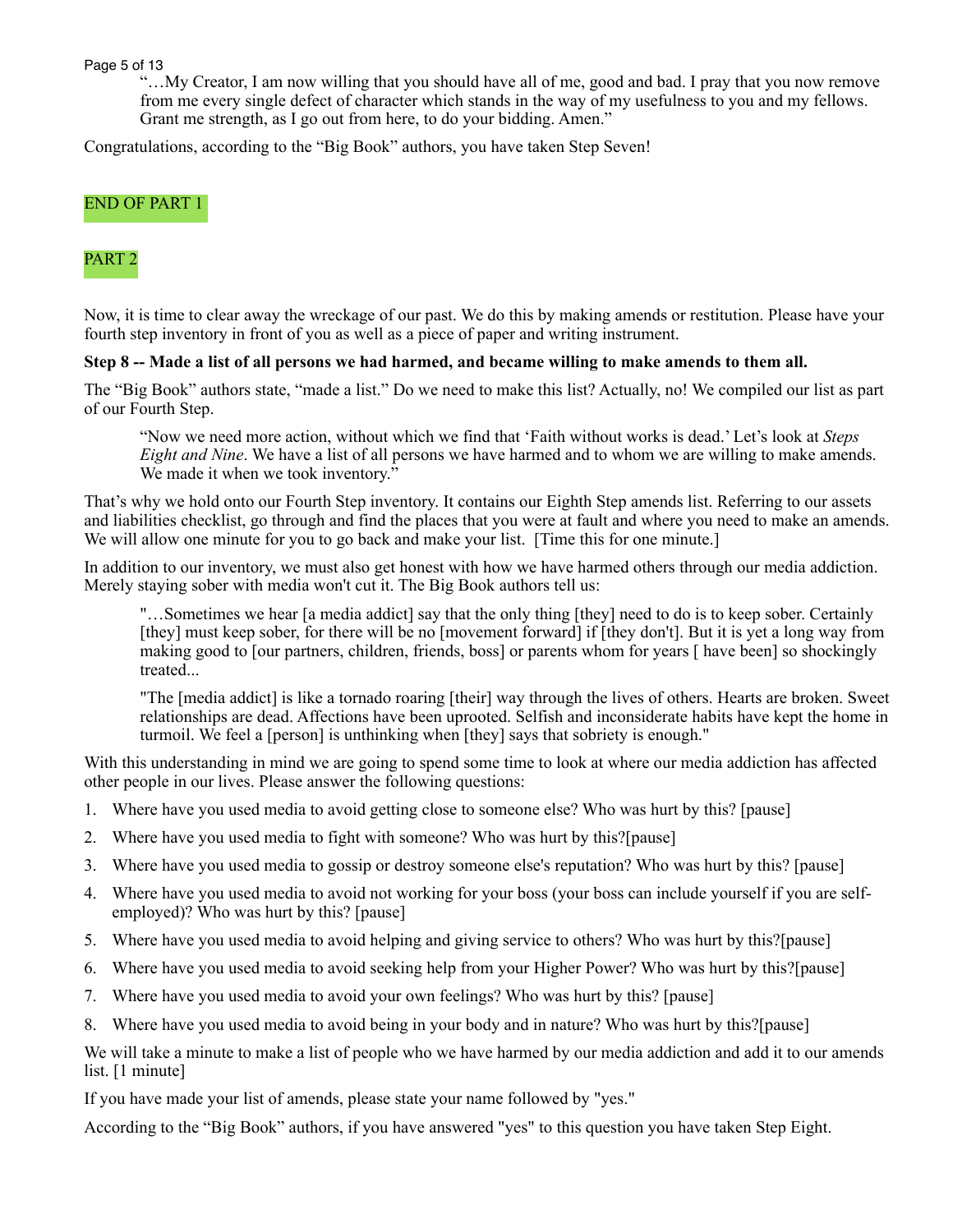Page 6 of 13 Let's move on to the Ninth Step.

## **Step 9 -- Made direct amends to such people, wherever possible, except when to do so would injure them or others.**

The amends process is explained in detail on pages 76 through 83.

"…Now we go out to our fellows and repair the damage done in the past. We attempt to sweep away the debris which has accumulated out of our effort to live on self-will and run the show ourselves. If we haven't the will to do this, we ask until it comes. Remember it was agreed at the beginning *we would go to any lengths for victory over alcohol (or in our case, media addiction)*."

We may be hesitant to make amends to those who are still upset with us or suspicious of our motives. The authors provide us with guidelines on how to approach these individuals:

"Probably there are still some misgivings. As we look over the list of business acquaintances and friends we have hurt, we may feel diffident about going to some of them on a spiritual basis. Let us be reassured. To some people we need not, and probably should not emphasize the spiritual feature on our first approach. We might prejudice them. At the moment we are trying to put our lives in order. But this is not an end in itself. Our real purpose is to fit ourselves to be of maximum service to God and the people about us."

In that last sentence, the authors clearly state our purpose for living. They tell us why we are here — to serve God and our fellows. Then they ask us to let our actions, rather than our words, demonstrate to others that we have changed.

"…It is seldom wise to approach an individual, who still smarts from our injustice to [them], and announce that we have gone religious. In the prize ring, this would be called leading with the chin. Why lay ourselves open to being branded fanatics or religious bores? We may kill a future opportunity to carry a beneficial message. But our [person] is sure to be impressed with a sincere desire to set right the wrong. [They are] going to be more interested in a demonstration of good will than in our talk of spiritual discoveries."

One of the most difficult amends to make is to someone we genuinely don't like. But, whether we like the person or not, we must proceed.

"…Nevertheless, with a person we dislike, we take the bit in our teeth. It is harder to go to an enemy than to a friend, but we find it much more beneficial to us. We go to [them] in a helpful and forgiving spirit, confessing our former ill feeling and expressing our regret."

The "Big Book" authors even provide us with instructions on what to say:

"Under no condition do we criticize such a person or argue. Simply we tell [them] that we will never get over [media addiction] until we have done our utmost to straighten out the past. We are there to sweep off our side of the street, realizing that nothing worthwhile can be accomplished until we do so, never trying to tell [them] what [they] should do. [Their] faults are not discussed. We stick to our own. If our manner is calm, frank, and open, we will be gratified with the result."

The authors make it clear what we are to do about our debts, which is to pay them. The process forces us to rely on God for the strength and courage to make good on our "past misdeeds."

"Most [media addicts] owe money. We do not dodge our creditors… Arranging the best deal we can, we let these people know we are sorry. Our [media addiction] has made us slow to pay. We must lose our fear of creditors no matter how far we have to go, for we are liable to [compulsively use media again] if we are afraid to face them."

Keep in mind that courage is not the absence of fear. Courage is facing the fear and walking through it.

The "Big Book" authors instruct us to let the God of our understanding be our guide. This reliance upon God is essential, if we are to outgrow the fears that have separated us from the "One who has all power."

"Although these reparations take innumerable forms, there are some general principles which we find guiding. Reminding ourselves that we have decided to go to any lengths to find a spiritual experience, we ask that we be given strength and direction to do the right thing, no matter what the personal consequences may be. We may lose our position or reputation or face jail, but we are willing. We have to be. We must not shrink at anything."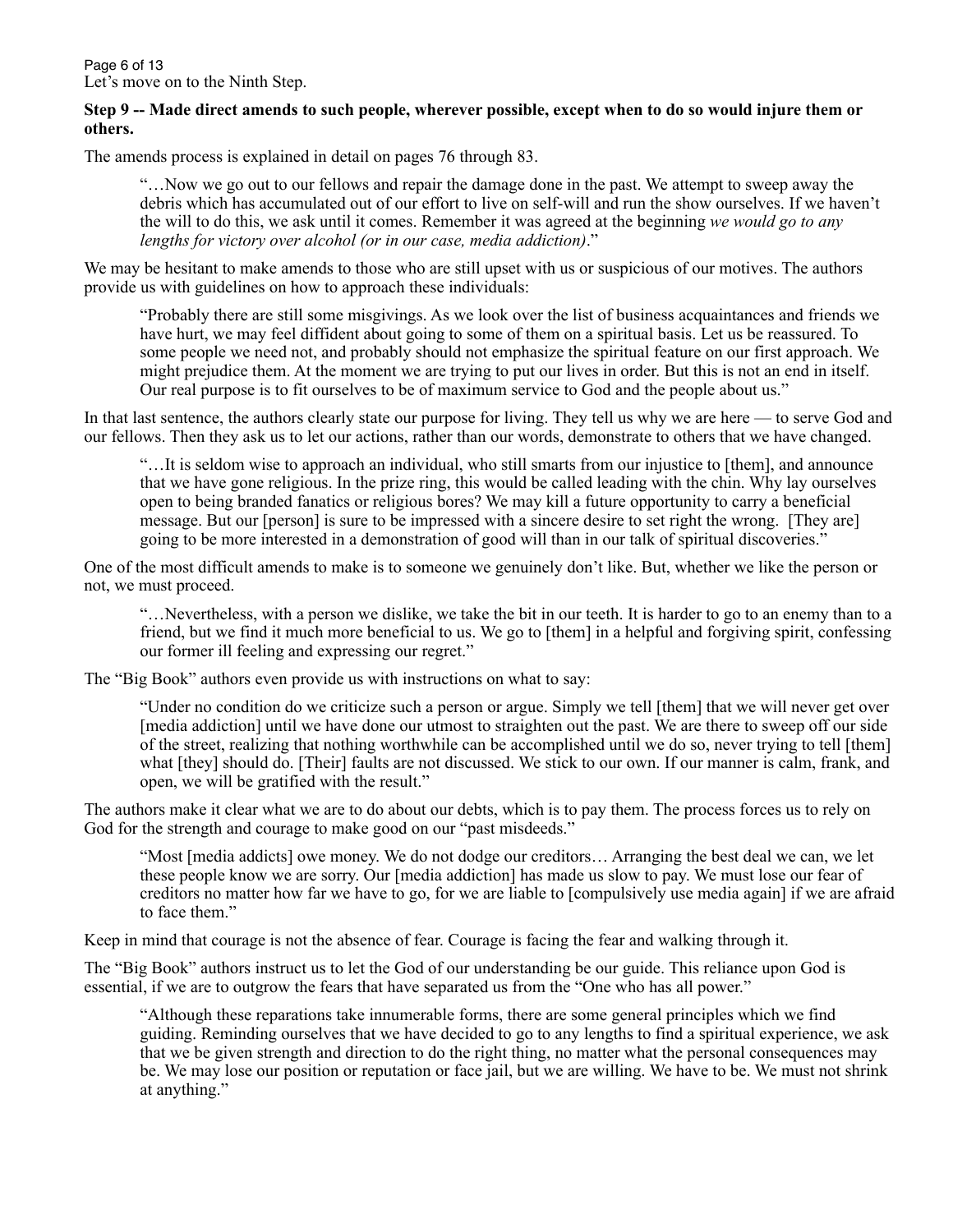## Page 7 of 13

We are advised to be very conscientious of how we are making amends. We may need to make sure that we are not hurting anyone else or implicating anyone else. The more serious the situation the more we seek our Higher Power's help.

"Before taking drastic action which might implicate other people, we secure their consent. If we have obtained permission, have consulted with others, asked [our Higher Power] to help and the drastic step is indicated, we must not shrink."

"Perhaps there are some cases where the utmost frankness is demanded. No outsider can appraise such an intimate situation. It may be that both will decide that the way of good sense and loving kindness is to let bygones be bygones. Each might pray about it, having the other one's happiness uppermost in mind."

Media addiction in the form of Porn, dating and hook up sites, can cause very real injury to loved ones and can wreak havoc on the whole family. The Big Book authors carefully give us guidelines on how to approach this.

"The chances are that we have domestic troubles. Perhaps we are mixed up with a [person on line] we wouldn't care to have advertised…[Media addiction] does complicate sex relations in the home…perhaps [a media addict] is having a secret and exciting affair with '[a person] who understands'."

"Whatever the situation, we usually have to do something about it. If you are sure your [partner] does not know, should you tell [them]? Not always, we think. If [they know] in a general way that you have been wild, should you tell [them] in detail? Undoubtedly we should admit our fault. [They] may insist on knowing all the particulars…We feel we ought to say to [them] that we have no right to involve another person. We are sorry for what we have done and, God willing, it shall not be repeated. More than that we cannot do; we have no right to go further. Though there may be justifiable exceptions, and though we wish to lay down no rule of any sort, we have often found this the best course to take."

The authors invite us to allow the principles of the program to guide both partners in finding a healthy and healing resolution. We are reminded how difficult some amends can be, especially if there is jealousy.

"Our design for living is not a one-way street… It is better… that one does not needlessly name a person upon whom [their partner] can vent jealousy."

"…It may be that both will decide that the way of good sense and loving kindness is to let bygones be bygones. Each might pray about it, having the other one's happiness uppermost in mind. Keep it always in sight that we are dealing with that most terrible human emotion—jealousy."

Online gambling and other compulsive shopping affect the financial security of the family, employees, and businesses. In these cases we must take sincere actions to right the wrongs we have caused to those who we promised to love, support, and protect. The Big Book authors emphatically state that being sober with our media is only the beginning. We must take additional action if we are to recover.

"Yes, there is a long period of reconstruction ahead. We must take the lead. A remorseful mumbling that we are sorry won't fill the bill at all. We ought to sit down with the family and frankly analyze the past as we now see it, being very careful not to criticize them. Their defects may be glaring, but the chances are that our own actions are partly responsible. So we clean house with the family, asking each morning in meditation that our Creator show us the way of patience, tolerance, kindliness and love…The spiritual life is not a theory. *We have to live it*."

Here we're told that, in order to recover from our media addiction we don't just take the Steps, we *live* the Steps, on a daily basis.

## END OF PART 2

# PART 3

The Big Book authors give us directions on what to do if we can't make amends to someone face-to-face:

"There may be some wrongs we can never fully right. We don't worry about them if we can honestly say to ourselves that we would right them if we could. Some people cannot be seen—we send them an honest letter…There may be a valid reason for postponement in some cases. But we don't delay if it can be avoided.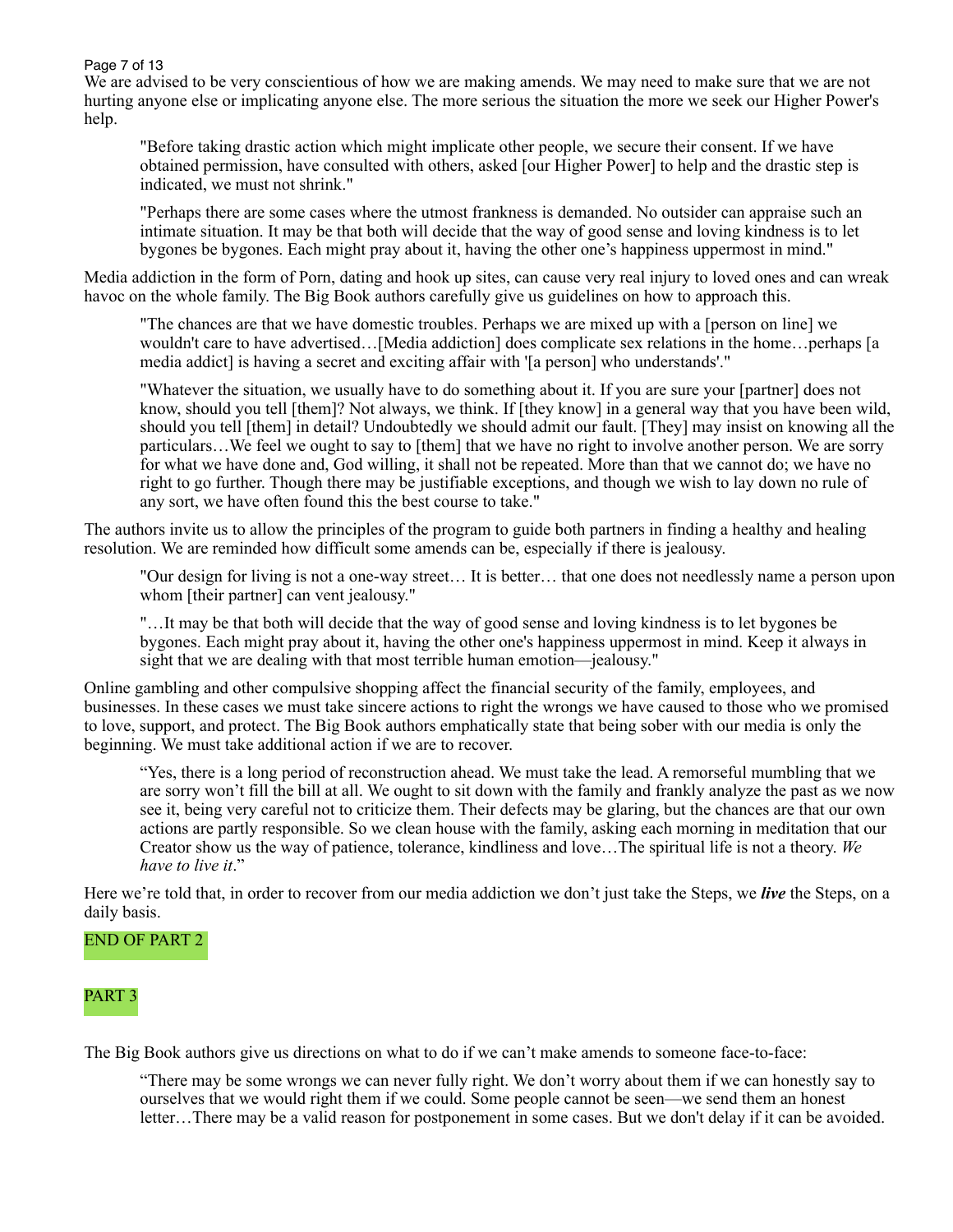## Page 8 of 13

We should be sensible, tactful, considerate, and humble without being servile or scraping. As God's people we stand on our feet; we don't crawl before anyone."

Action needs be taken as soon as possible if we are to recover from media addiction. The ninth step is often the step where people seem to stall. We must not let our amends sit and wait for a better day UNLESS it has been revealed to us that we must wait. By not following through with our amends as soon as we possibly can, our chances of losing our sobriety become greater.

Remember we agreed in the beginning that we are willing to go to any lengths to recover. Whatever we put before our recovery we may lose, therefore recovery needs to be one of the most important things in our life. Our procrastination and laziness need to be replaced with action and more action.

Dr. Bob, the Akron, Ohio, AA co-founder, found that he could not stay sober until he made his amends. He was so sincere and desperate to recover from alcohol, he accomplished all of his amends in one day.

"One morning he took the bull by the horns and set out to tell those he feared what his trouble had been. He found himself surprisingly well received, and learned that many knew of his drinking. Stepping into his car, he made the rounds of people he had hurt. He trembled as he went about, for this might mean ruin, particularly to a person in his line of business (he was a well-known doctor in his town)…At midnight he came home exhausted, but very happy. He has not had a drink since."

The authors conclude the Ninth Step with a list of blessings we can expect to receive by taking the ninth step. They tell us precisely what is going to happen once we commence to clear away the wreckage of our past. These are the promises we can expect after we complete our amends.

"If we are painstaking about this phase of our development, we will be amazed before we are half way through. We are going to know a new freedom and a new happiness. We will not regret the past nor wish to shut the door on it. We will comprehend the word "serenity" and we will know peace. No matter how far down the scale we have gone, we will see how our experience can benefit others. That feeling of uselessness and self-pity will disappear. We will lose interest in selfish things and gain interest in our fellows. Selfseeking will slip away. Our whole attitude and outlook upon life will change. Fear of people and of economic insecurity will leave us. We will intuitively know how to handle situations which used to baffle us. We will suddenly realize that God is doing for us what we could not do for ourselves."

The authors then ask us if these are extravagant promises. They tell us that in their experience they are not.

"They are being fulfilled among us—sometimes quickly, sometimes slowly. They will always materialize if we work for them."

A new way of living filled with serenity and peace are what we are promised if we are painstaking about making our amends and following through with living them. Our self-centered fear will be diminished and we can walk freely in the world with our heads held high. Our connection with our Higher Power will increase and we will know how to move forward in our lives in powerful and loving ways. If cleaning our side of the street can keep us healthy around our media and connected to our Higher Power in a state of spiritual bliss, is it not worth letting go of resentments and fully forgiving ourselves and others of any wrongs they have committed towards us? Would we rather be right or would we rather be happy?

As you sincerely work these steps, turn your life over to your Higher Power, take personal inventory, share your shortcomings with someone else, be willing to have these shortcomings removed, ask for God's guidance and be diligent in making amends to anyone you have hurt because of your media addiction and shortcomings, you will certainly find that God is doing for you what you could not do for yourself. This process and promise has been repeated by many of our members over and over, it is time tested. We invite you to test it out yourself.

As we become ready to embark on the Ninth Step, please be aware that making amends is sometimes a sensitive endeavor. We must prepare ourselves with our Higher Power beforehand or, as many of us learned the hard way, our attempts at making amends could backfire and cause more harm than good. So let's review what we have learned about making amends.

- 1. We make direct amends when possible, meaning we seek out the person we have harmed and face them directly.
- 2. We don't make direct amends if to do so would injure them or someone else. We don't have the right to do this, even if we want to free our conscience. This would be selfish.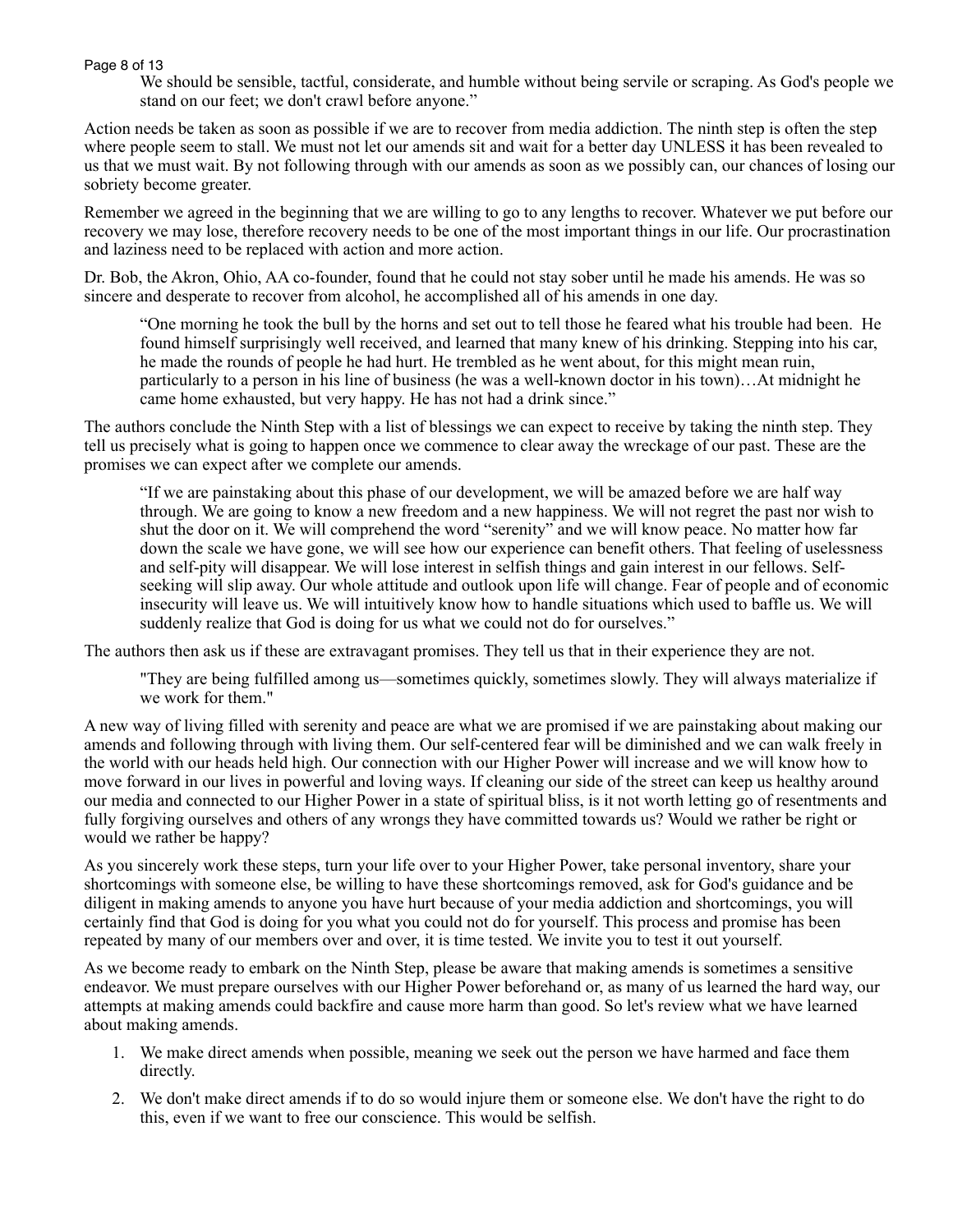## Page 9 of 13

- 3. We take all these considerations to God and, if needed, to another person who is wise and understands how to make good clean amends.
- 4. We don't avoid creditors. We pay our debts. We stop compulsive gambling and spending.
- 5. If we can't speak to the person we have wronged, we write them a letter. If someone has passed away, we can still write them a letter. If we can't locate someone we have wronged, we can write a letter to them and send it to ourselves. We want to use our words, which have power, to let our Higher Power know we are sorry, and to reach out with our hearts to the other person—even if they are not in our lives—letting them know we admit our wrongs and would make them right if we could.
- 6. We are willing to let go of relationships (online, fantasy, or otherwise) that interfere with our committed relationships. We sincerely make amends and live them on a daily basis with the help of our Higher Power.
- 7. We invite our loved ones to allow us to change and let go of the past with us. We ask them to pray with us and to help make our relationships more spiritual and to be able to find forgiveness and peace as a couple, family, and friends.

Let us give you some very practical guidelines for making amends. We will also provide you with a script you can use to help you as you in make healthy and clean amends. Start by doing the amends you think will be the easiest first.

There are three kinds of amends:

- 1. Direct amends: A "direct amends" is talking to a person you have harmed either face to face or on the phone.
- 2. Living amends: A "living amends" is changing your behavior around the person you have harmed and doing everything you can, through your actions to show them that you are sorry. Sometimes a living amends needs to be made before you feel certain you can live up to making a direct amends.
- 3. Indirect amends: An "indirect amends" is making amends indirectly. Sometimes you need to pray for the person awhile to make sure you have forgiven them. It might be dangerous to contact someone. You can pray for them. If someone is no longer living or you have lost contact with them and can't reach them directly, you can write them an amends letter and either send it in the mail or give it to God.

# MAKING DIRECT AMENDS:

When making a direct amend*s* its wise to keep it simple. Here is an easy script to use:

A. Here's what I have done wrong

B. I apologize for this

C. Is there anything I can do to make this right?

D. Is there anything else I have done to harm you that you want to discuss?

To better absorb this simple amends script, I will repeat the above four lines again.

Here is an example of a simple clean amends:

Mary, I yelled at you the other day and you did not deserve that.

I am sincerely sorry.

Is there anything I can do to make this right with you?

Is there anything else I don't know about that you want to discuss with me?

It's important to realize that clean amends are clear and concise. There is a different between a clean amends and a dirty amends. A dirty amends has an excuse added to it and focuses on you. A clean amends focuses on what you did and on the other person.

For example, here is a dirty amends:

Mary, you know the other day when I raised my voice, I was having a really hard day. My boss yelled at me and someone rear-ended me, and I think I am coming down with a cold…anyway I am sorry, I was just having a bad day.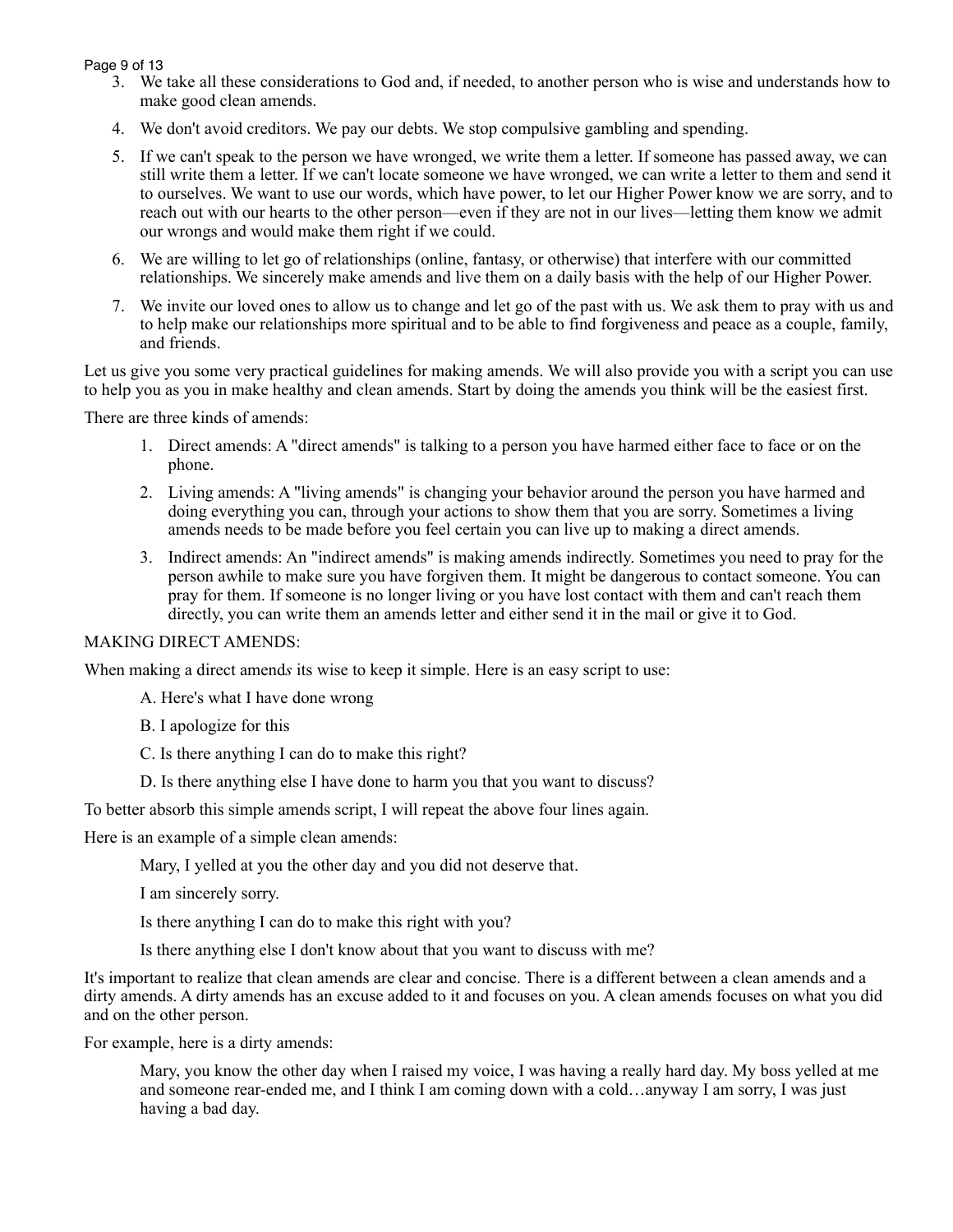## Page 10 of 13

As you can see, the whole apology was about the person making the amends rather than the person the amends was meant for.

There is another type of amends some of us call a double-dog-dirty-amends. This is when you make amends to someone hoping they will see they have wronged YOU and actually need to make an amends to you. This is not an amends, its manipulation, trying to get the other person to admit they are wrong. It's the ego's way of still holding on and feeling entitled to its resentment. If we are to make clear, clean amends we must not be manipulative or selfcentered.

Sometimes you might think you need to make an amends when you really don't. This is where your Higher Power and the help of a wise advisor or sponsor comes in handy. Don't attempt to figure out your amends all alone. Get help and feedback from others.

Another important detail to remember is: don't make an amends until you feel you have fully forgiven and worked through your side of the situation. Otherwise you may end up making a double dog dirty amends.

Make your amends as simple and sincere as you can and leave the rest to your Higher Power. If you have expectations about how the other person is supposed to react, you may become despondent if the person doesn't respond the way you want them to or doesn't accept your amends.

Sometimes people are not ready to forgive and won't welcome your amends. Don't take this personally. Allow people time. Remember, we make amends for our personal recovery, people are free to accept them or not. This is why we keep our amends clean, simple, and let go of the outcome.

It is often suggested to make a living amends until your Higher Power tells you the time is right to make a direct amends. Use your higher power every step of the way.

Please start making amends to those whom you have harmed. By making amends, you will convert the barriers that have separated you from others to bridges of reconciliation. By listening to the God of your understanding, you will be given the "strength, inspiration and direction" to change lives, starting with your own. Miracles will occur.

All addictions have one thing in common: the inability to connect to other people. We attach instead to our addictions. For instance, we love spending time with fantasy characters on TV, but find it difficult to fully enjoy real people. This is why making amends is so important to overcome media addiction. When we sincerely make an amends, we are connecting in an authentic and considerate way to another person. Our hearts will open to them and our experience is that their hearts will open to us too. Our fear of people and the compulsive need to hide alone with our media leaves us, because we are feeling nourished by these connections. We are seeing others in a different light and we also start to see ourselves in a different light.

This concludes our discussion of Step Nine, the third Spiritual Activity of R**estitution**. Part of your assignment for the next session is to start making amends to those on your amends list. If you are not sure how to proceed with a specific amends, ask for help from your sponsor, sharing partner or spiritual advisor and of course, your Higher Power. Do not delay.

# END OF PART 3

# PART 4

Some of you may not realize it yet, but you are in the process of experiencing the personality change sufficient to recover from media addiction.

We commend you for choosing to let the God of your understanding direct your lives. Now, it is time to expand upon this new God consciousness. We do this by living the rest of the Steps on a daily basis.

The Tenth Step asks us practice Steps Four through Nine every day. The Eleventh Step shows us how to improve our spiritual connection through prayer and meditation. The Twelfth Step provides us with guidelines for carrying our life-saving message to others. We will complete today's session by learning how to take the Tenth Step.

## **Step 10 -- Continued to take personal inventory and when we were wrong promptly admitted it.**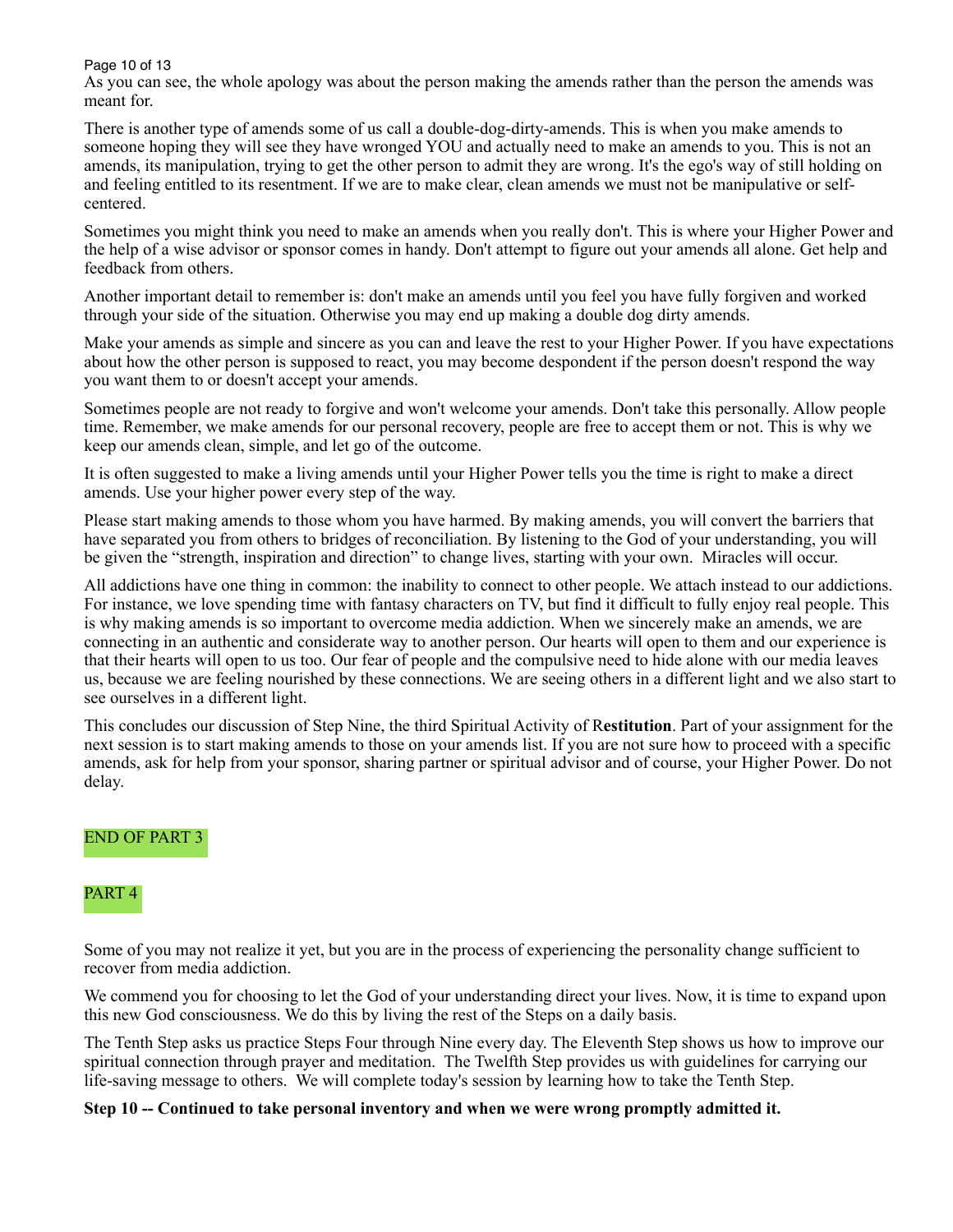### Page 11 of 13

In this step we begin to move into the Spiritual Activity of **Guidance.** In Steps One through Three, we made the decisions that put us on the spiritual path. In Steps Four through Nine, we took the actions necessary to remove those things that had separated us from the God of our understanding. Now, we're ready to grow into the promised spiritual awakening.

The key to the Tenth Step is the word "continue". The "Big Book" authors emphasize the importance of continuing to take the steps.

"This thought brings us to Step Ten, which suggests we continue to take personal inventory and continue to set right any new mistakes as we go along. We vigorously commenced this way of living as we cleaned up the past. **We have entered the world of the Spirit.** Our next function is to grow in understanding and effectiveness. This is not an overnight matter. It should continue for our lifetime."

In this paragraph the authors explain how to live, one day at a time. We call this our twenty-four-hour plan. We continue to take inventory, continue to make amends and continue to help others every day. Let's look at the third sentence in this paragraph again. It is very important. It reads, "We have entered the world of the Spirit."

This sentence contains an amazing revelation. Basically, the "Big Book" authors have just informed us that our lives have already been transformed as a result of taking Steps One through Nine. They state that we have already had a "revolutionary change in [our] way of living and thinking."

How could that be? Well, it's very simple. There is no way a newcomer can take these Steps without "divine help." You have not only developed a belief in a God of your understanding, but you have come to rely upon this Power to guide you through the inventory and restitution process. You are now living in the solution.

The authors summarize the process we use to remain spiritually connected:

"…Continue to watch for selfishness, dishonesty, resentment, and fear. When these crop up, we ask God at once to remove them. We discuss them with someone immediately and make amends quickly if we have harmed anyone. Then we resolutely turn our thoughts to someone we can help. Love and tolerance of others is our code."

In this paragraph, the "Big Book" authors present the test for self-will a second time. In Session 2, we described how to use this test to check the liabilities side of our Fourth Step inventory to determine if we need to make amends. In the Tenth Step, the authors advise us to apply the same test, with minor variations, to our daily inventory. Here they instruct us "to watch for selfishness, dishonesty, resentment, and fear."

The authors even provide us with specific directions on how to rid ourselves of these self-centered behaviors. First, we must realize they are not consistent with our Creator's plan for our lives. Next, we take the steps necessary to move from self-will to God's will. We discuss our shortcomings with our sponsor or sharing partner, ask the "One who has all power" to remove them, and if necessary, "set right the wrong(s)." We then try to help someone else.

How do we "keep in fit spiritual condition?" By taking a daily inventory. What is our reward? "A daily reprieve."

The "Big Book" authors describe this "daily reprieve":

"It is easy to let up on the spiritual program of action and rest on our laurels. We are headed for trouble if we do, for [media] is a subtle foe. We are not cured of [media addiction]. What we really have is a daily reprieve contingent on the maintenance of our spiritual condition. Every day is a day when we must carry the vision of God's will into all of our activities. How can I best serve Thee—Thy will (not mine) be done."

Another reward is God-consciousness—direct contact with the "Spirit of the Universe."

"Much has already been said about receiving strength, inspiration, and direction from Him who has all knowledge and power. If we have carefully followed directions, we have begun to sense the flow of [the] Spirit into us. To some extent we have become God-conscious. We have begun to develop this vital sixth sense. But we must go further and that means more action."

Once again, they insist that our lives have already changed. We are now "(conscious) of the Presence of God." As we continue with the recovery process, the "Power greater than ourselves" will guide our thoughts and actions and strengthen our intuition—our "vital sixth sense."

Now that we have made it to Step Ten, we want to share another story of an early AA members who writes about his daily Tenth Step and how, through taking the Steps of AA, he came to the conclusion that acceptance was the answer to all his problems. (I will change alcohol terms to media):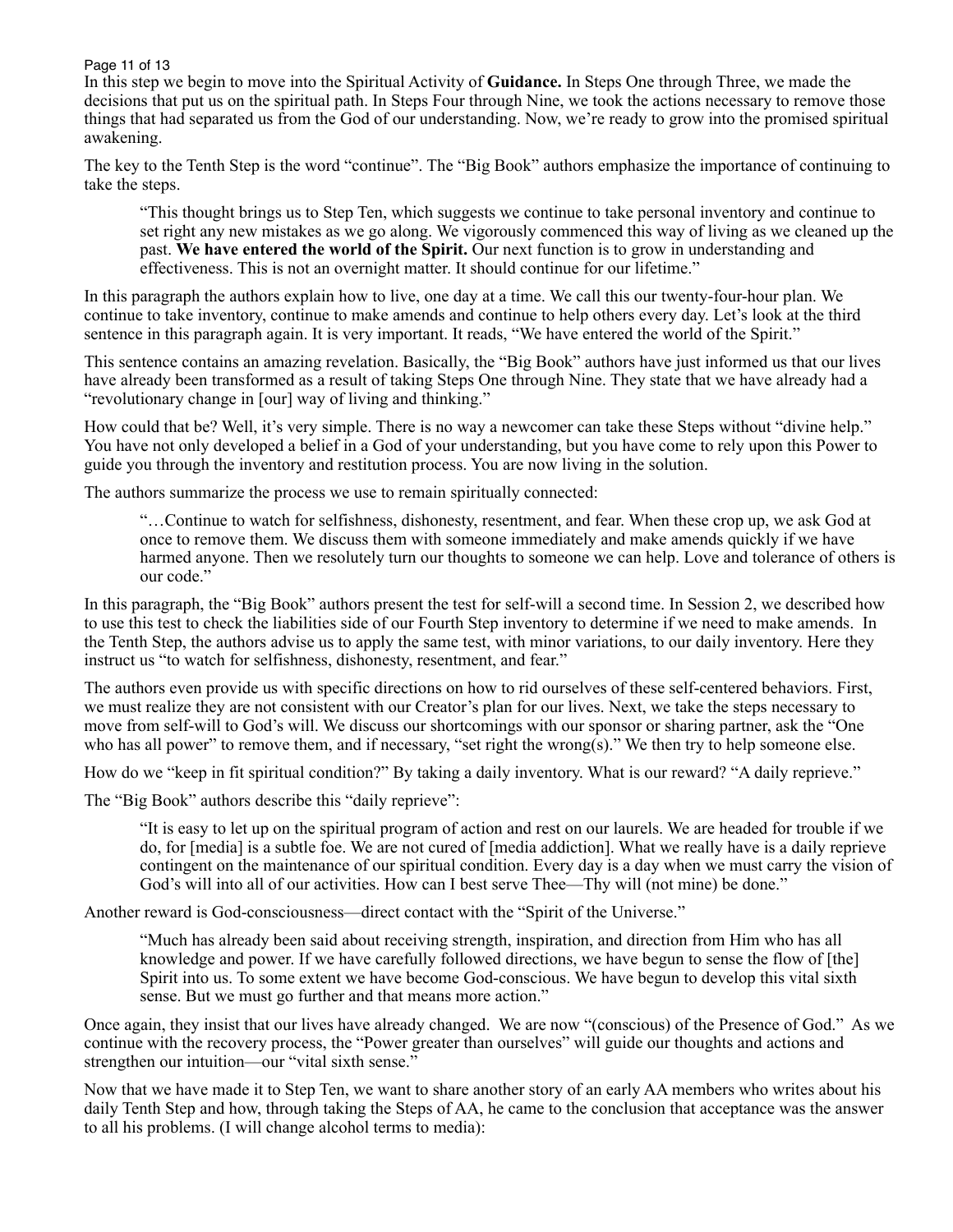### Page 12 of 13

"If there ever was anyone who came to [MAA] by mistake, it was I. I just didn't belong here. Never in my wildest moments had it occurred to me that I might like to be a [media addict]. ... Of course, I had problems, all sorts of problems. "If you had my problems, you'd [binge on media] too was my feeling."

"…To this day, I am amazed at how many of my problems—most of which had nothing to do with [media addiction], … have become manageable or have simply disappeared since I quit [getting drunk with media]."

"…It helped me a great deal to become convinced that [media addiction] was a disease, not a moral issue; that I had been [binging] as a result of a compulsion, even though I had not been aware of the compulsion at the time; and that sobriety was not a matter of willpower. The people of [MAA] had something that looked much better than what I had, but I was afraid to let go of what I had in order to try something new; there was a certain sense of security in the familiar.

"…After I had been around [MAA] for seven months…I was finally able to say, "Okay, God. It is true that I —of all people, strange as it may seem, and even though I didn't give my permission—really, really am a [media addict] of sorts. And it's all right with me." When I stopped living in the problem and began living in the answer, the problem went away. **From that moment on, I have not had a single compulsion to [get drunk on media]."**

**"**And acceptance is the answer to all my problems today. When I am disturbed, it is because I find some person, place, thing, or situation—some fact of my life —unacceptable to me, and I can find no serenity until I accept that person, place, thing, or situation as being exactly the way it is supposed to be at this moment. Nothing, absolutely nothing, happens in God's world by mistake. Until I could accept my [media addiction], I could not stay sober; unless I accept life completely on life's terms, I cannot be happy. I need to concentrate not so much on what needs to be changed in the world as on what needs to be changed in me and in my attitudes."

"… Acceptance taught me that there is a bit of good in the worst of us and a bit of bad in the best of us; that we are all children of God and we each have a right to be here. When I complain about me or about you, I am complaining about God's handiwork. I am saying that I know better than God."

"For years I was sure the worst thing that could happen to [me is that I]…would turn out to be a [media addict]. Today I find it's the best thing that has ever happened to me. This proves I don't know what's good for me. And if I don't know what's good for me, then I don't know what's good or bad for you or for anyone. …Before [MAA] I judged myself by my intentions, while the world was judging me by my actions."

"…My serenity is inversely proportional to my expectations. The higher my expectations… the lower is my serenity…I…[ask] myself, How important is it, really? How important is it compared to my serenity, my emotional sobriety? And when I place more value on my serenity and sobriety than on anything else, I can maintain them at a higher level…"

"… I do whatever is in front of me to be done, and I leave the results up to [God]; however it turns out, that's God's will for me.… For my serenity is directly proportional to my level of acceptance. When I remember this, I can see I've never had it so good."

It is now time to take the Tenth Step. The "Big Book" authors write:

"…We continue to take personal inventory and continue to set right any new mistakes as we go along."

Here is an easy prayer provided by early AA members to help us take the Tenth Step, you can find the seeds of this prayer on page 84 of the Big Book:

"God, please help me watch for Selfishness, Dishonesty, Resentment and Fear. When these crop up in me, help me to immediately ask you to remove them from me and help me discuss these feelings with someone. God, help me to quickly make amends if I have harmed anyone and help me to resolutely turn my thoughts to someone I can Help. Help me to be Loving and Tolerant of everyone today. Amen"

Although we have asked our Higher Power to remove our selfishness, dishonesty, resentments, and fear, it is up to us to stay vigilant if at any point throughout the day they crop up again. When this happens, we immediately ask for them to be removed again. We also don't do this alone. We talk to someone else. Call our action partners or sponsor. If we have hurt someone by our behavior, or have been inconsiderate of another, we make amends as quickly as we can. We don't want to take these problems into the next day. We want to clean up our mess as we go along. Next, we find someone who we can help. Perhaps we call another member of MAA. Giving service always brings us back into balance, we again begin to focus on what really matters. When we observe our situation we can ask: